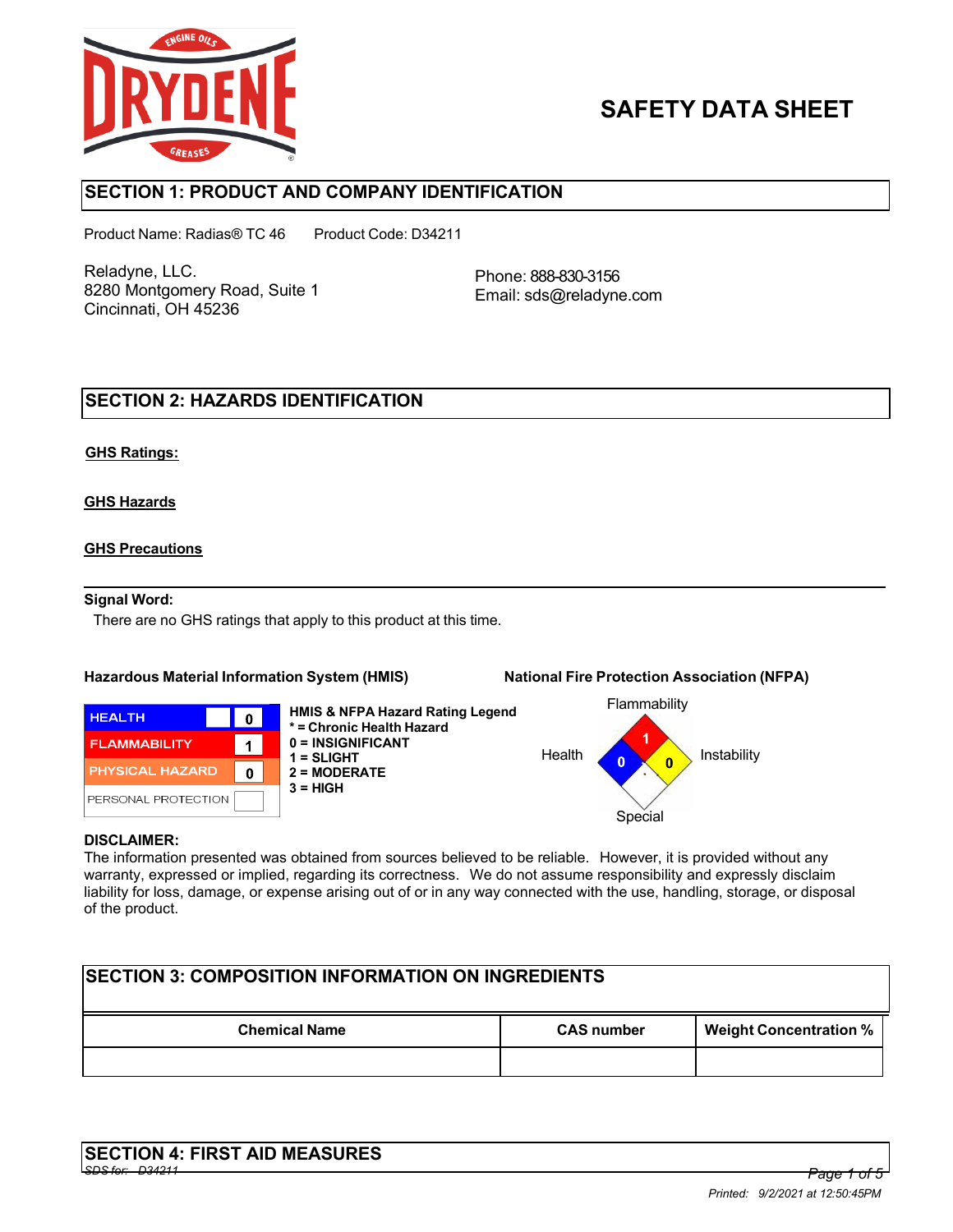#### **INHALATION:**

Remove to fresh air. In severe cases of overexposure, such as with a fire, administer oxygen and seek qualified medical attention.

#### **EYE CONTACT:**

Flush with copious amounts of water for several minutes. If irritation persists, continue with water application. If, after 15 minutes, irritation continues, seek medical attention.

#### **SKIN CONTACT:**

Promptly wash skin with mild soap and water.

### **INGESTION:**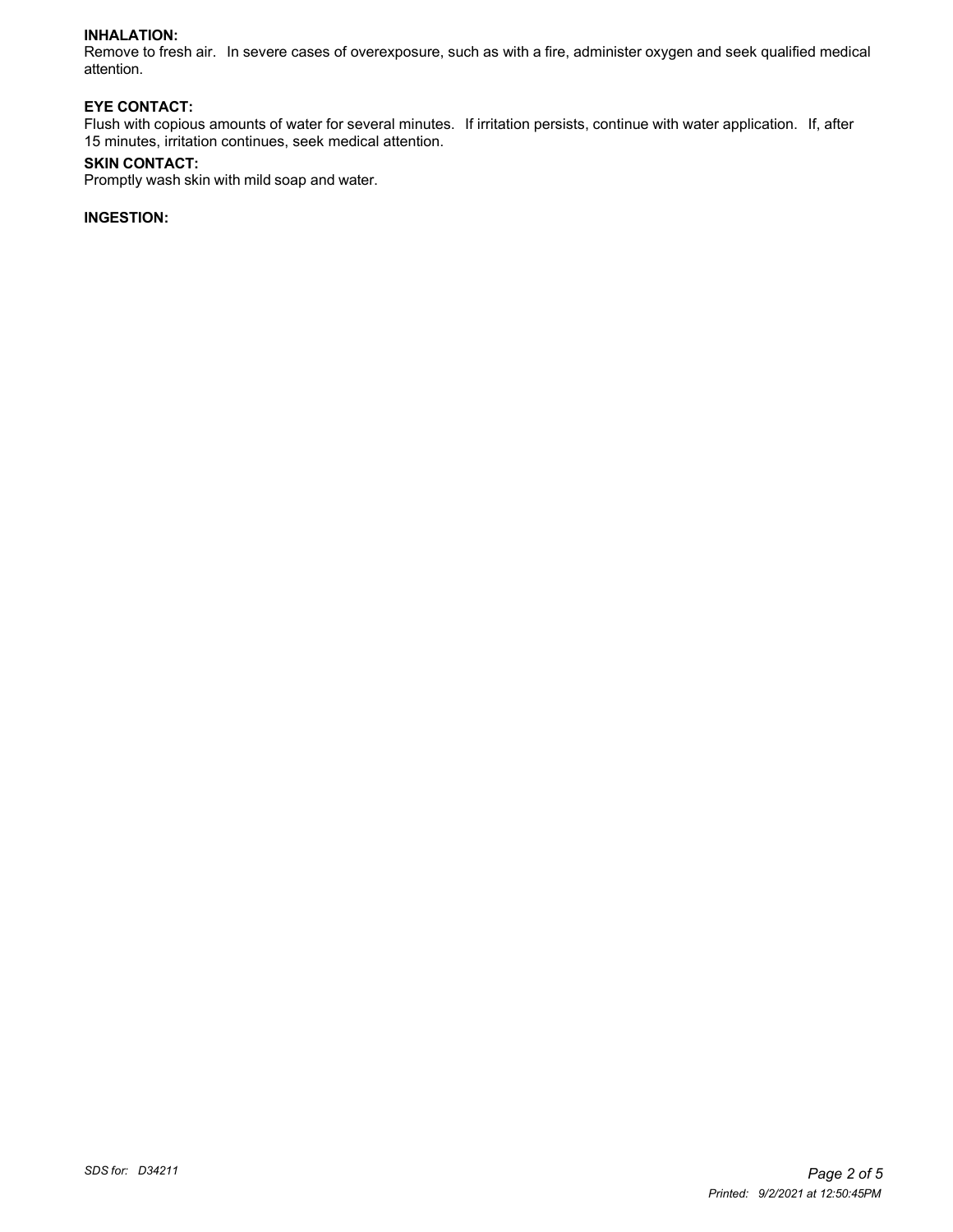Do not induce vomiting. Seek qualified medical attention. Small amounts, which may enter the mouth incidental to handling, may be rinsed out with water.

## **SECTION 5: FIRE FIGHTING MEASURES**

Flash Point: >201 C (>394 F) LEL: UEL:

### **EXTINGUISHING MEDIA:**

Foam, Carbon Dioxide, Dry Chemical, Water Fog **UNUSUAL FIRE AND EXPLOSION HAZARDS:** Water may spread the fire.

#### **HAZARDOUS DECOMPOSITION PRODUCTS:**

Oxides of Carbon, Nitrogen, Phosphorous, Zinc and Sulfur. Smoke, odorous and toxic fumes may form during incomplete combustion. High heat may also generate hydrogen sulfide and alkyl mercaptans.

#### **SPECIAL FIRE FIGHTING PROCEDURES:**

Water may spread the fire as oil can float on it. Water spray may be used to cool exposed containers.

#### **FIRE EQUIPMENT:**

Use of water for fire-fighting must be done with caution as water may actually spread the fire.

## **SECTION 6: ACCIDENTAL RELEASE MEASURES**

#### **SPILL OR LEAK PROCEDURES:**

Prevent spill from reaching any type of running or standing water, such as streams, sewers, well water and ponds.

#### **SMALL SPILLS:**

For small spills, wipe up or use absorbent to clean the spill area.

#### **LARGE SPILLS:**

For large spills, pump released material into recovery containers and then spread absorbent over the spill area to collect residuals.

## **SECTION 7: HANDLING AND STORAGE**

#### **HANDLING PRECAUTIONS:**

When handling, have appropriate safety equipment for the working conditions including eyewash. Do not pressurize, cut, weld, braze, solder, drill, or grind containers containing product residues.

#### **STORAGE REQUIREMENTS:**

Store in a sheltered area, away from temperature extremes in labeled containers. Keep away from heat, sparks, or flame. Avoid contact with eyes, skin, clothing, and shoes.

#### **REGULATORY REQUIREMENTS:**

Prevent spread of material to rivers or waterways.

### **SECTION 8: EXPOSURE CONTROL AND PERSONAL PROTECTION**

| Chemical Name / CAS No. | <b>OSHA Exposure Limits</b> | <b>ACGIH Exposure Limits</b> | <b>Other Exposure Limits</b> |
|-------------------------|-----------------------------|------------------------------|------------------------------|
|                         | Not Established             | Not Established              | Not Established              |

## **ENGINEERING CONTROLS:**

Good ventilation is desirable.

#### **VENTILATION:**

Sufficient to control mists below the operator exposure threshold limit of 5 mg/m3.

#### **WORK HYGIENIC PRACTICES:**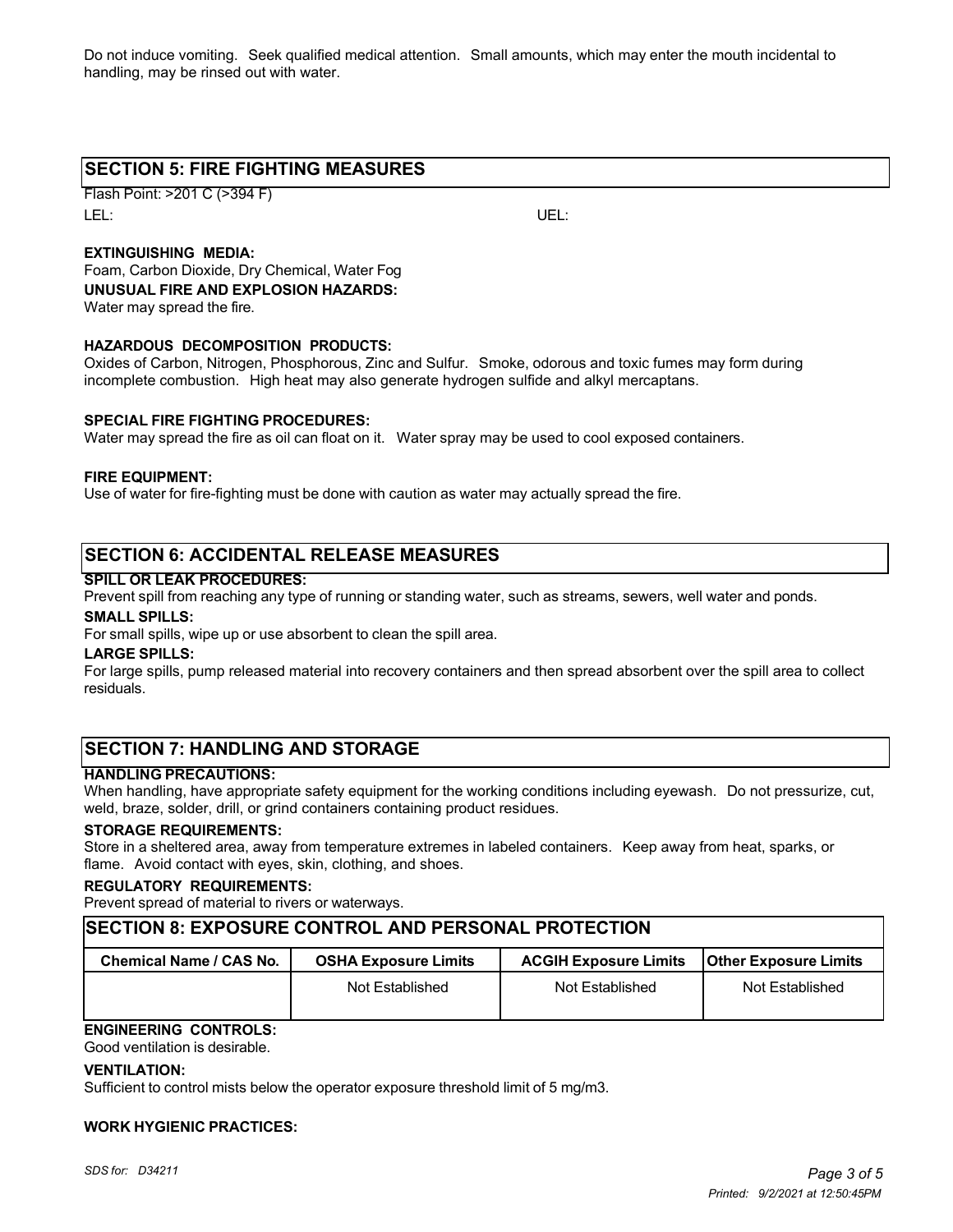Keep clean. Wash exposed skin areas with mild soap and water.

#### **PROTECTIVE GEAR:**

RESPIRATORY PROTECTION: Required if employee exposure exceeds threshold.

EYE PROTECTION: Where contact is likely, wear safety glasses.

SKIN PROTECTION: Gloves recommended when handling. Neoprene, nitrile, or PVC offers good protection.

#### **CONTAMINATED GEAR:**

Launder contaminated clothing before reuse. Discard of contaminated PPE that cannot be cleaned.

## **SECTION 9: PHYSICAL AND CHEMICAL PROPERTIES**

Physical and chemical properties are provided for safety, health and environmental considerations only and may not fully represent product specifications. Contact the supplier for additional information.

**Appearance:** Clear Amber **Vapor Pressure:** N/D **Vapor Density:** N/D **Specific Gravity:** 0.86 **Freezing point:** N/A **Boiling range:** N/D **Evaporation rate:** Nil **Explosive Limits:** N/D **Autoignition temperature:** N/D

**Odor:** Petroleum **Odor threshold:** N/A **pH:** N/A **Melting point:** N/A **Solubility:** Insoluble **Flash point:** >394 F **Flammability:** N/A **Partition coefficient** N/A **(n-octanol/water): Decomposition temperature:** N/A **Lbs VOC/Gallon Less Water** N/A

## **SECTION 10: STABILITY AND REACTIVITY**

**Viscosity, cSt at 40C:** 46

#### **CONDITIONS TO AVOID:**

Avoid temperature extremes, strong acids and oxidizing agents.

#### **HAZARDOUS DECOMPOSITION OR BY-PRODUCTS:**

Hazardous polymerization will not occur.

## **SECTION 11: TOXICOLOGICAL INFORMATION**

#### **Mixture Toxicity**

#### **ROUTES OF ENTRY:**

Inhalation, Skin Contact, Eye Contact, Ingestion

#### **CARCINOGENICITY:**

## **SECTION 12: ECOLOGICAL INFORMATION**

No data available

## **SECTION 13: DISPOSAL CONSIDERATIONS**

Contact waste hauler for recycling. Follow all Local, State, and Federal regulations.